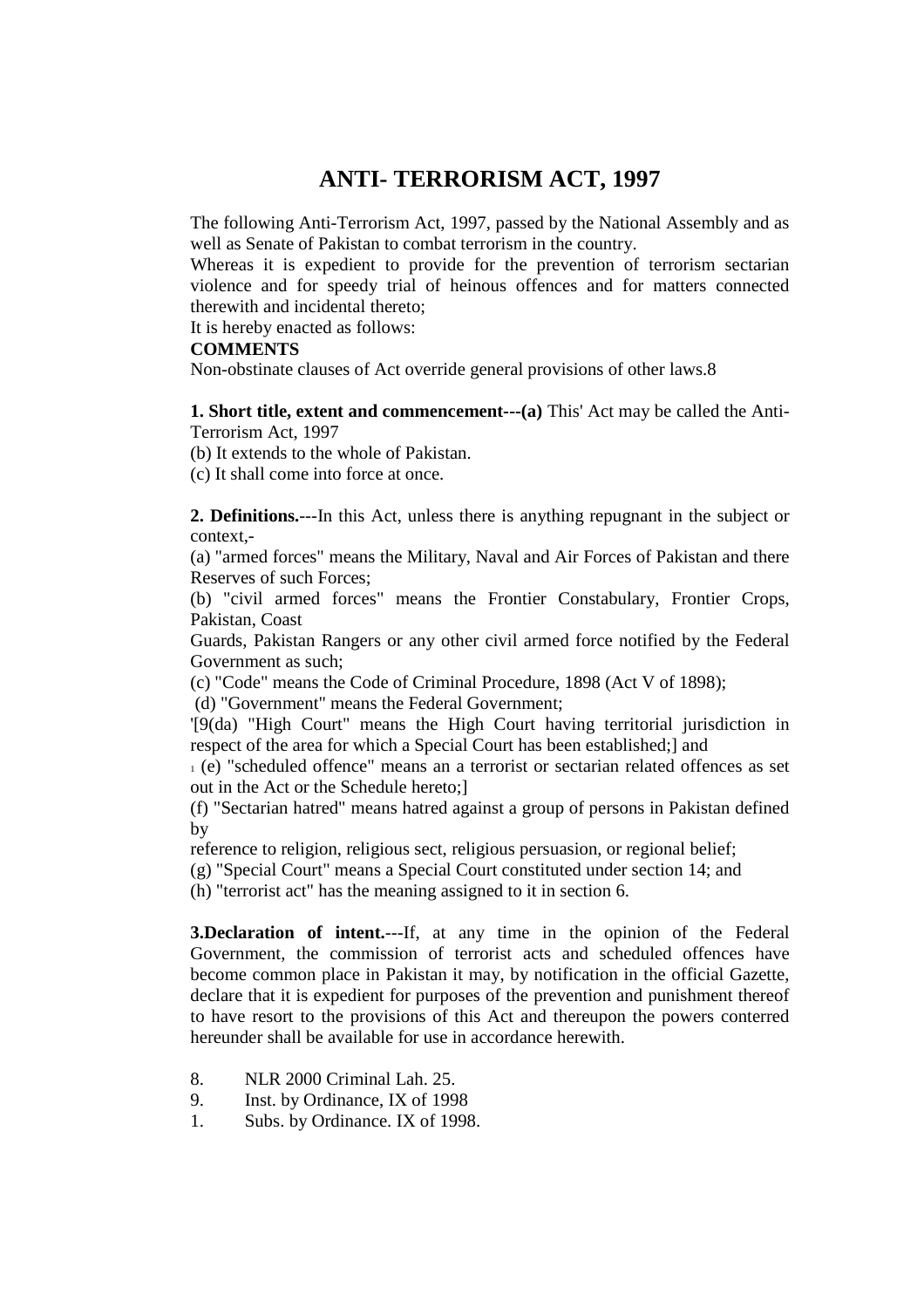#### **4. Calling in of armed forces and civil armed forces in aid of civil power.**---(l)

It shall be lawful for the Federal Government to order, and subject to sub-section. (2) For the Provincial Government to secure, the presence of armed forces and civil armed forces in any area for the prevention and punishment of terrorist acts and scheduled offences m accordance with the provisions of this Act.

(3) If, in the opinion of the Provincial Government, the presence of armed forces, or civil armed forces, is necessary in order to prevent the commission of terrorist acts or scheduled offences in any area, it may request the Federal Government to direct the presence or posting of units or personal of the armed forces, .or civil armed forces, in such numbers as may be deemed necessary for the prevention or control of terrorist acts or scheduled offences.

(4) The Federal Government may decide whether the requirement of the situation call for the deployment of---

(i) the civil armed forces; or

(ii) the armed forces and on so deciding shall, by means of a· notification in the official Gazette issued under clauses (i) or (ii), authorize and direct the posting thereof.

**5. Use of armed forces and civil armed forces to prevent terrorism.**---(l) Any police officer, or member of the armed forces, or civil armed forces, who is present or deployed in any are may, after giving sufficient warning, use the necessary force to prevent the commission of terrorist acts or scheduled offences, and, in so doing shall, in the case of an officer of the armed forces or civil armed forces, exercise all the powers of a police officer under the Code.

(2) In particular and without prejudice to the generality of the provisions of subsection (1), an officer of the police, armed forces and civil armed forces may---

(i) after giving prior warning use such force as may be deemed necessary or appropriate, bearing in mind all the facts and circumstances of the situation, against any person who is committing, or in all probability is likely to commit a terrorist act or a scheduled offence, and it shall be lawful for any such officer, or any superior officer, to fire, or order the firing upon any person or persons against whom he is authorized to use force in terms hereof;

(ii) arrest, without warrant, any person who has ·committed an act of terrorism or a scheduled offence or against whom a reasonable suspicion exists that he has committed, or is about to commit, any such act or offence; and

iii) enter and search without warrant, any premises to make any arrest or to take possession of any property, fire-arm, weapon or article used or likely to be used, in the commission of any terror" 1St act or scheduled offence.

(3) Nothing contained in sub-section (1) or (2) shall affect the provisions of Chapter IX of the Code and the provisions of section 132 of the Code shall apply to any person acting under this section.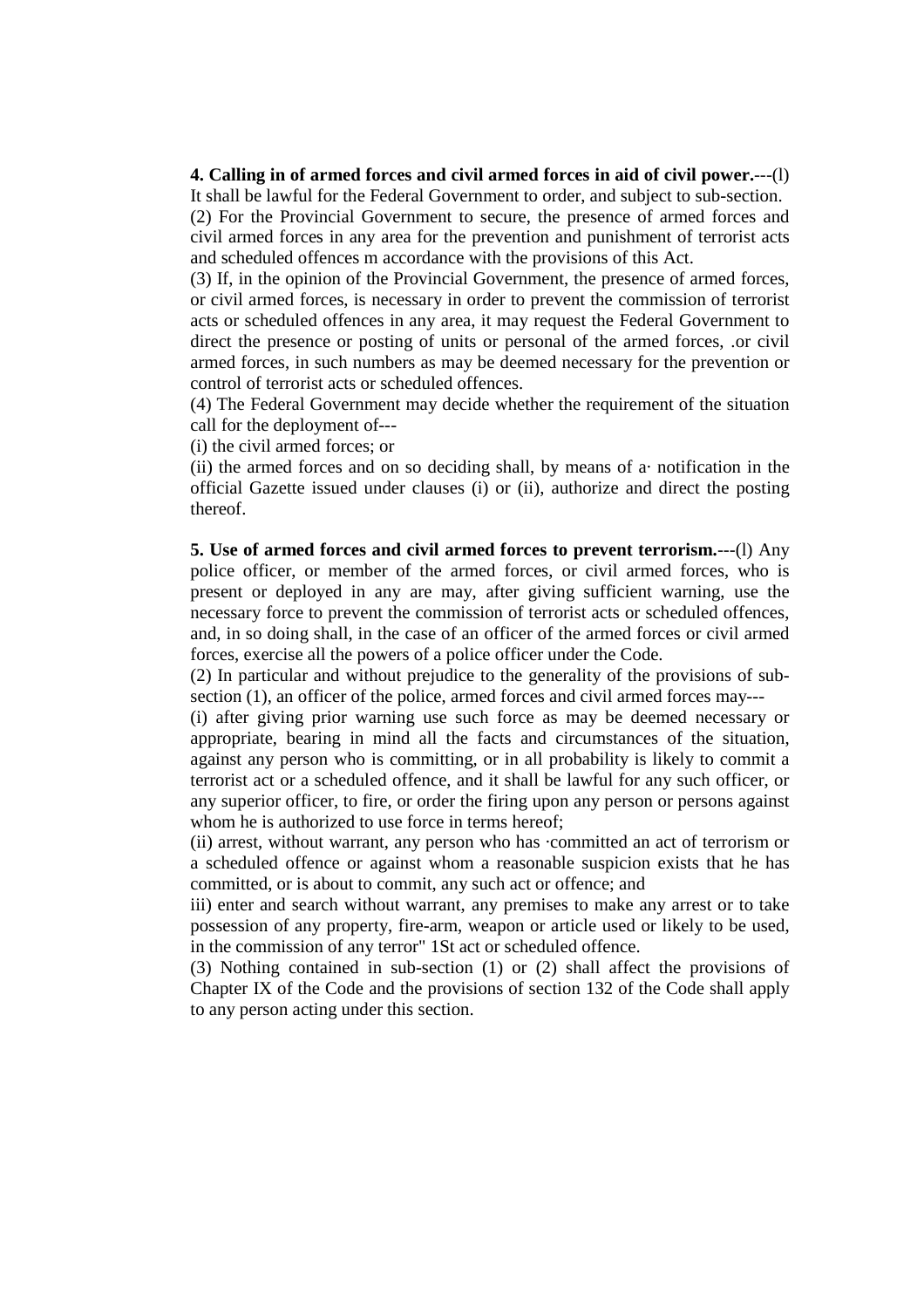**6. Terrorist act.**---Whoever, to strike in the people, or any section of the people, or to alienate any section of the people or adversely affect harmony among different sections of the people, does may act or thing by using bombs, dynamite or other explosive or inflammable substances, or fire-arms, or other lethal weapons or poisons or noxious gases or chemicals or other substances of a hazardous nature in such a manner as to cause, or to be likely to cause the death of, or injury to, any person or persons, or damage to or destruction of, property or disruption of any supplies of services, essential to the life of the community or displays fire-arms, or threatens with the use off force public servants in order to prevent them from discharging their lawful duties commits a terrorist act.

## **COMMENTS**

Fact that victim of murder was a public servant would be sufficient to attract provisions of Anti- Terrorism Act (1997). It would immaterial that the victim at time of occurrence was not on duty and that alleged murder had no nexus with performance of duties by victim in his capacity as a public servant. 2

Application moved before Judge, Anti-Terrorism Court, for re-transfer of case with contention that jurisdiction under Anti-Terrorism Act, 1997, did not arise, inter alia, because the victim was neither a public servant nor did he suffer death sentence while performing official duties. Such application dismissed by Judge, Anti-Terrorism Court and High Court declining its interference with his order. Supreme Court upholding order of High Court and declining its leave to appeal. It was held that the jurisdiction to decide whether a particular case falls or does not fall within purview of judge, Anti-Terrorism Act, also lies Presiding Officer of Anti-Terrorism Court, and such question can be re-agitated before the concerned Anti-Terrorist Court who would pass appropriate orders uninhibited by observations of High Court in its order. 3

**7. Punishment for Terrorist Act.**---Whoever commits a terrorist act shall---

(1) if such act has resulted in the death of any person be punished with death; and (ii) in any other case be punishable with imprisonment for a term which shall not be less than seven years but may extend to life imprisonment, and shall also be liable to fine.

**8. Prohibition of acts intended or likely to stir up sectarian hatred**.---A person who--(a) uses threatening, abusive or insulting words or behaviors, or

(b) displays, publishers or distributes any written material which is threatening, abusive or insulting; or

(c) distributes or shows or plays a recording of visual images or sounds recording of visual images or sounds which are threatening, abusive or insulting; or

(d) has in his possession written material or a recording or visual images or sounds which are threatening, abusive or insulting with a view to their being displayed or published by himself or another, shall be guilty of an offence if---

- 2. NLR 2000 Criminal Lah. 25.
- 3. NLR 2000 Criminal SC 35.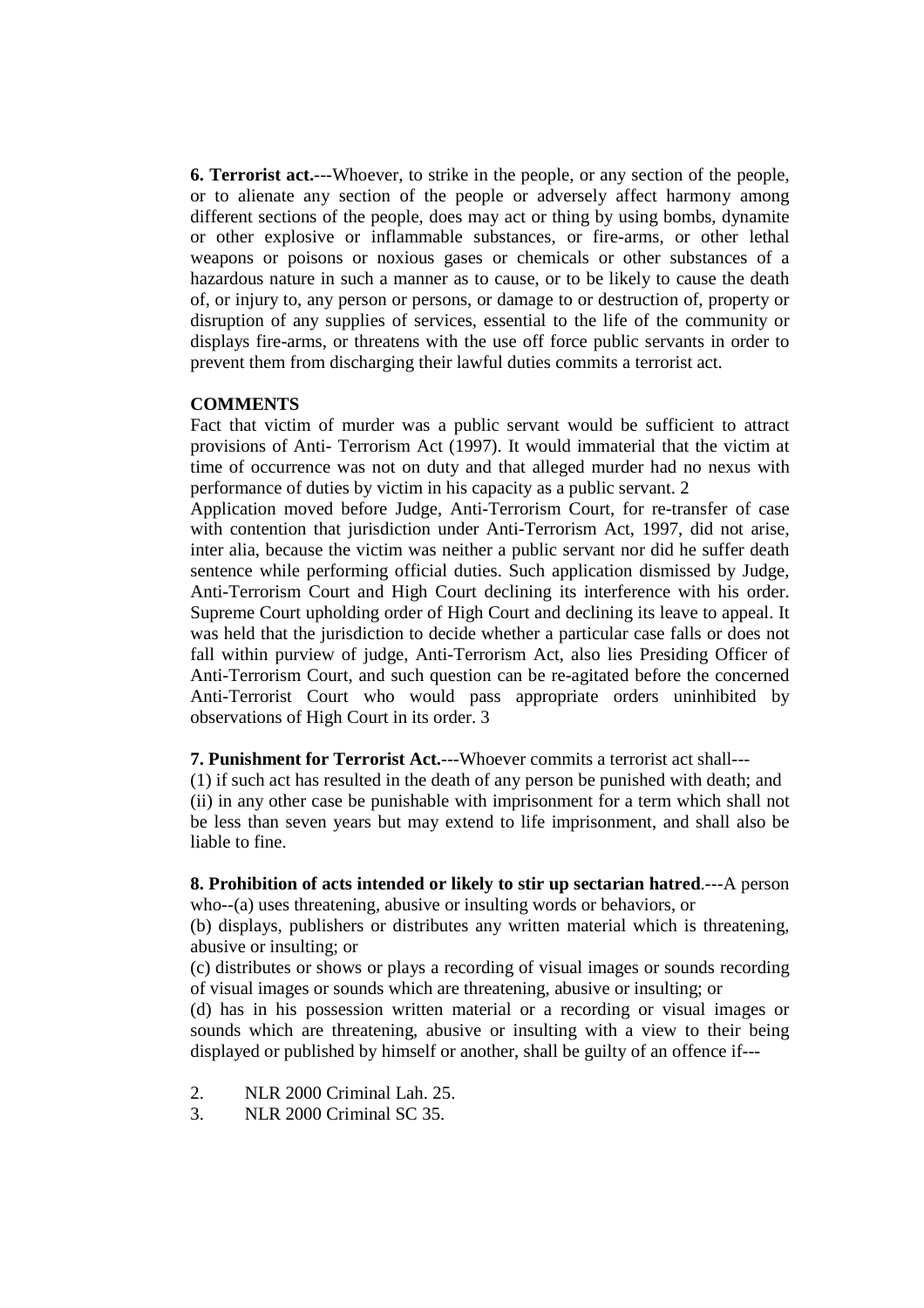(i) he intends thereby to stir up sectarian hatred; or

(ii) having regard to all the circumstances, sectarian hatred is likely to be stirred up thereby.

**9. Punishment for offence under section 9.**---Whoever contravenes any provision of section shall be punished with rigorous imprisonment for a term which may extend to seven years, or with fine, or with both.

**10. Power to enter or search**.---If an officer of the police, armed forces or civil armed forces is satisfied that there are reasonable grounds for suspecting that person has possession of written material or a recording in contravention of section he may enter and search the premises where it is suspected the material or recording is situated and take possession of the same.

**11. Power to order forfeiture.**---(I) A special court by which a person is convicted of an offence under section 9 shall order to be forfeited any material or recording referred to therein.

(2) Where the person who collected the material or recording cannot be found or identified the Special Court on the application of the officers seizing the material or recording shall forfeit the material or recording to the State to be disposed of as directed by it.

**12. Jurisdiction of Special Court**.---(I) Notwithstanding anything contained in the Code or in any other law, a scheduled offence committed in' area in a Province shall be tribal only be the Special Court exercising territorial jurisdiction in relation to such area.

(2) Notwithstanding anything contained in sub-section (I), if, in respect of a case involving a scheduled offence committed in any area, the Government, having regard to the facts and circumstances of the case, is satisfied that in order to ensure a fair trial, or for the protection and safely of witnesses, that such of offence should be tried by a Special Court established in relation to any other area, the Government may make a declaration to the effect.

Explanation. ---Where a Special Court is established in relation to two or more areas, such Special Court shall be deemed, for the purpose of this sub-section, to have been established in relation to each of such areas.

 3. Where a declaration is made in respect of an offence committed in an area in a Province, any prosecution in respect of such offence shall be instituted only in the Special Court established in relations to such area, and, if any prosecution in respect of such offence is pending immediately before such declaration in any other Court, the same shall stand transferred to such Special Court and such Special Court shall proceed with such case from the stage at which it was pending at that without the necessity of recalling any witnesses.

n. Establishment of Special Courts.---(l) For the purpose of providing for the speedy trial of scheduled offences committed in any area, the Government" or if so directed by the Government, the Provincial Government, may establish, by notification, one or more Special Courts in relation to such area:---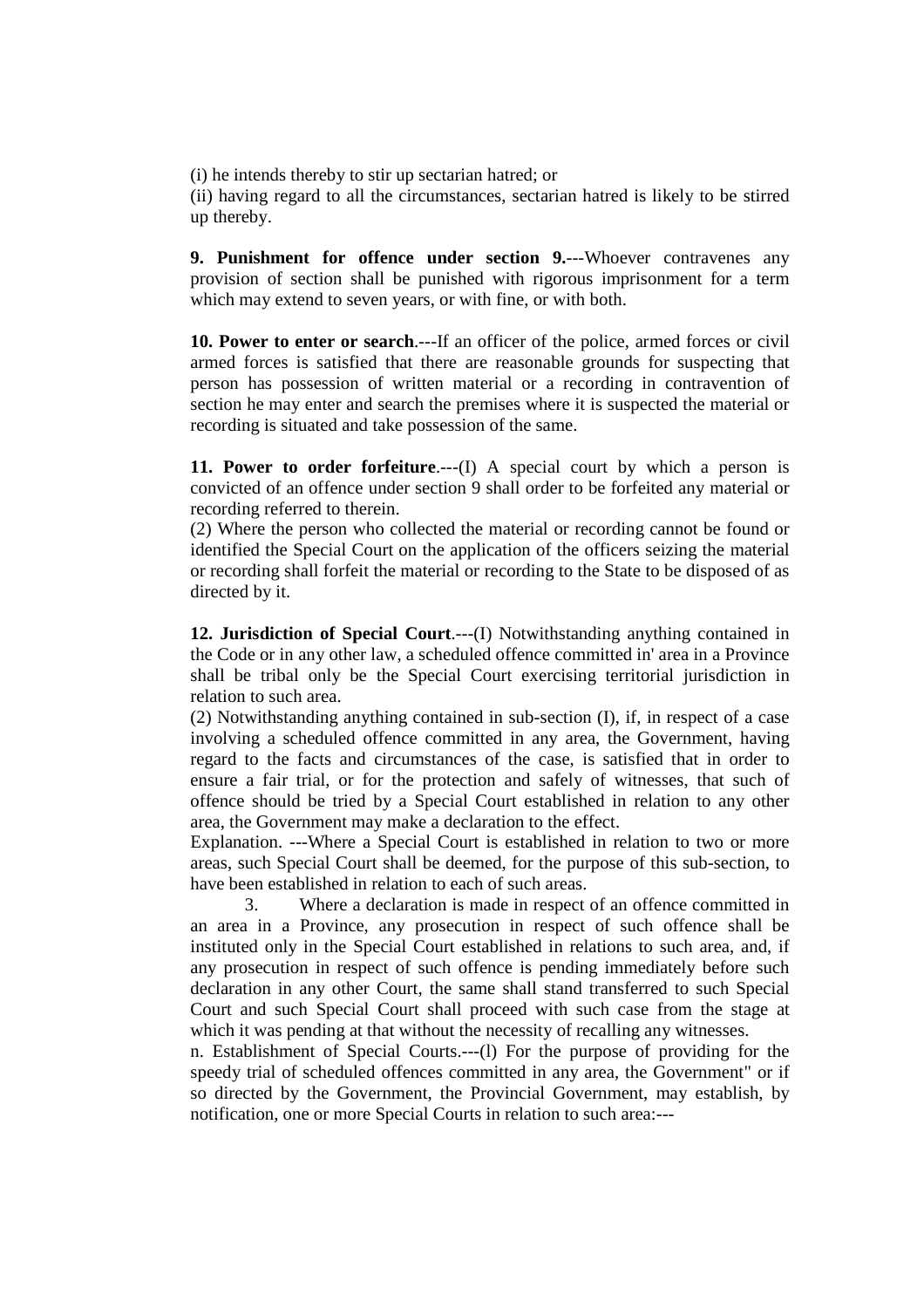(a) within such area; or

(b) if the Government having regard to the exigencies of the situation prevailing in such area considers it expedient so to do, at any place outside such area.

(2) Notwithstanding anything contained in sub-section (1), if, having regard to the exigencies of the situation prevailing in a Province, the Government is of the opinion that it is expedient to establish in relation to two or more areas, in the Province, a Special Court outside the said area or areas, for the trial of such scheduled offences committed in the area or areas it may, by notification, establish in relation to such area or areas a Special Court at such place outside the said area, or areas, as may be specified in the notification.

(3) Where more Special Courts than one have been established for one area the Government shall authorize of Judge of any such Court to distribute case among such Courts.

### **14. Composition and appointment of Presiding Officers of Special Courts.**---

(1) A Special Court shall consist of a Judge, being a person who---

 (i) is or has been a Sessions Judge or an Additional Sessions Judge; or (ii) has exercised the powers of a District Magistrate or an Additional District Magistrate and has successfully completed an advance course in Shariat, (Islamic Law) conducted by the International Islamic University Islamabad; or.

(iii) has for a period of not less than ten years been an advocate.

(2) The Federal Government shall make appointments to the post of Judges of Special Court after consultation with the Chief Justice of the High Court.

Explanation. --- The qualification of being an advocate for a period of not less than ten years may be relaxed in the case of a suitable person who is a graduate from an Islamic University and has studies Islamic Shariat and Fiqh as a major subject.

**15. Place of sitting.**---(1) Subject to sub-section (3), a Special Court shall ordinarily sit at such place of places as the Government may, by order, specify in that behalf.

(2) The Government may direct that for the trial of a particular case the Court shall sit at such place including the place of occurrence of an offence as it may specify.

(3) Except in a case where a place of sitting has been specified under sub-section (2), a Special Court may if it considers it expedient or desirable so to do either suo motu or on the application of the public prosecutor sit, for holding the trial of a case at any place including a mosque other than the ordinary place of its sitting.

**16. Oath by Special Courts**.---A Judge, of a Special Court shall, at the commencement of a proceeding under this Act, make oath, in the case of a Muslim, on the Holy Quran, to the effect that he shall decide the case honestly, faithfully and considering himself accountable to Almighty Allah, and in case of a non-Muslim in accordance with his - faith to the effect that he will decide the case honestly and faithfully according to his conscience and beliefs.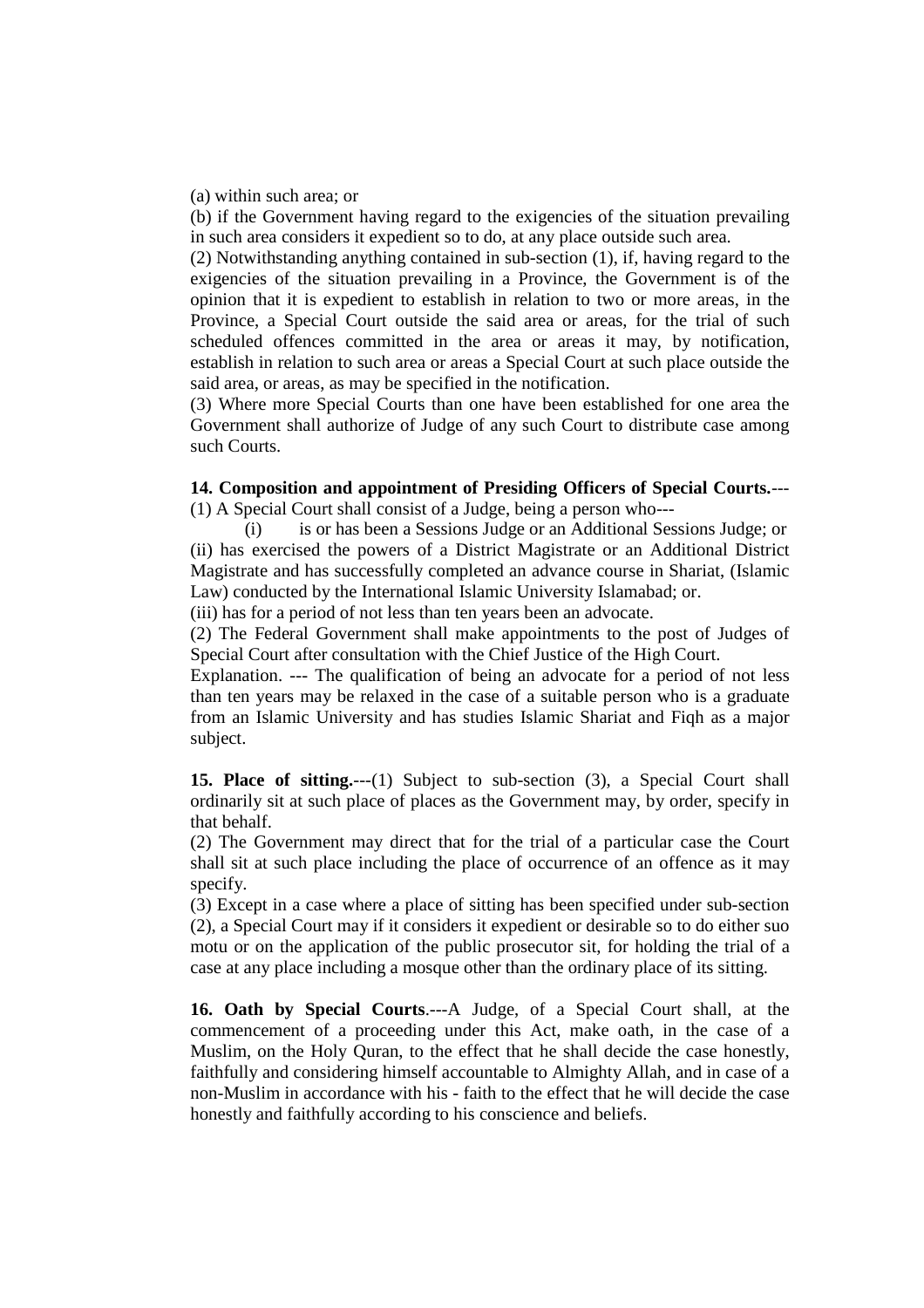**17. Powers of Special Courts with respect to other offences.**--- When trying any scheduled offence, a Special Court may also try any offence other than the scheduled offence with which the accused may, under the Code, charged at the same trial.

**18. Public prosecutors.**---(l) The Government shall appoint in the .relation to each Special Court a Public Prosecutor and may also appoint one or more Additional Public Prosecutors:

Provided that the Government may also appoint, for any case or class of cases, a Special Public Prosecutor.

(2) Every person appointed as a Public Prosecutor or an Additional Public Prosecutor or a Special Public Prosecutor shall be deemed to be a Public Prosecutor within the meaning of section 492 of the Code, and the provisions of the Code shall have defect accordingly.

**19. Procedure and powers of Special Court**.----(l) The officer-in-charge of a police-station shall complete the investigation in respect of a case triable by a Special Court within seven working days and forward directly to the Special Court a report under section 173 of the Code:

Provided that the Special Court may extend the time within which such report is to be forwarded in a case where good reason are shown for not being able to do so within the time specified in this sub-section.

(2) Any default on the part of an officer-in-charge of a police-station.. an investigating officer or any other person required by law to perform any functions in the effect of, delaying investigation or submission of the report under sub· section (I), shall be deemed to be 2. Willful disobedience of the orders of the Special Courts and the person committing the default shall be liable to be punished for contempt of Court.

(3) The Special Court may directly take cognizance of a case triable by such Court without the case being sent to it under section 190 of the Code.

(4) In a case triable by a Special Court, orders for detention of an accused in police custody under section 167 of the Code shall be obtained from the Special Court concerned which shall record reasons for authorizing or refusing such detention:

Provided that, where an accused cannot within twenty-four hours may be obtained from the nearest Magistrate for the purpose of producing the accused before the Special Court within that period.

(5) Where, in a case trible by a Special Court, an accused has been released from police custody under section 169 of the Code has been remanded to judicial custody, the Special Court may, on good grounds being shown by a Public Prosecutor or a Law Officer of the Government, for reasons to be recorded in writing, make on order for placing him in police custody for the purpose of further investigation in the case.

(6) A special Court shall be deemed to be a Magistrate for purpose of Sub-section (4) and (5).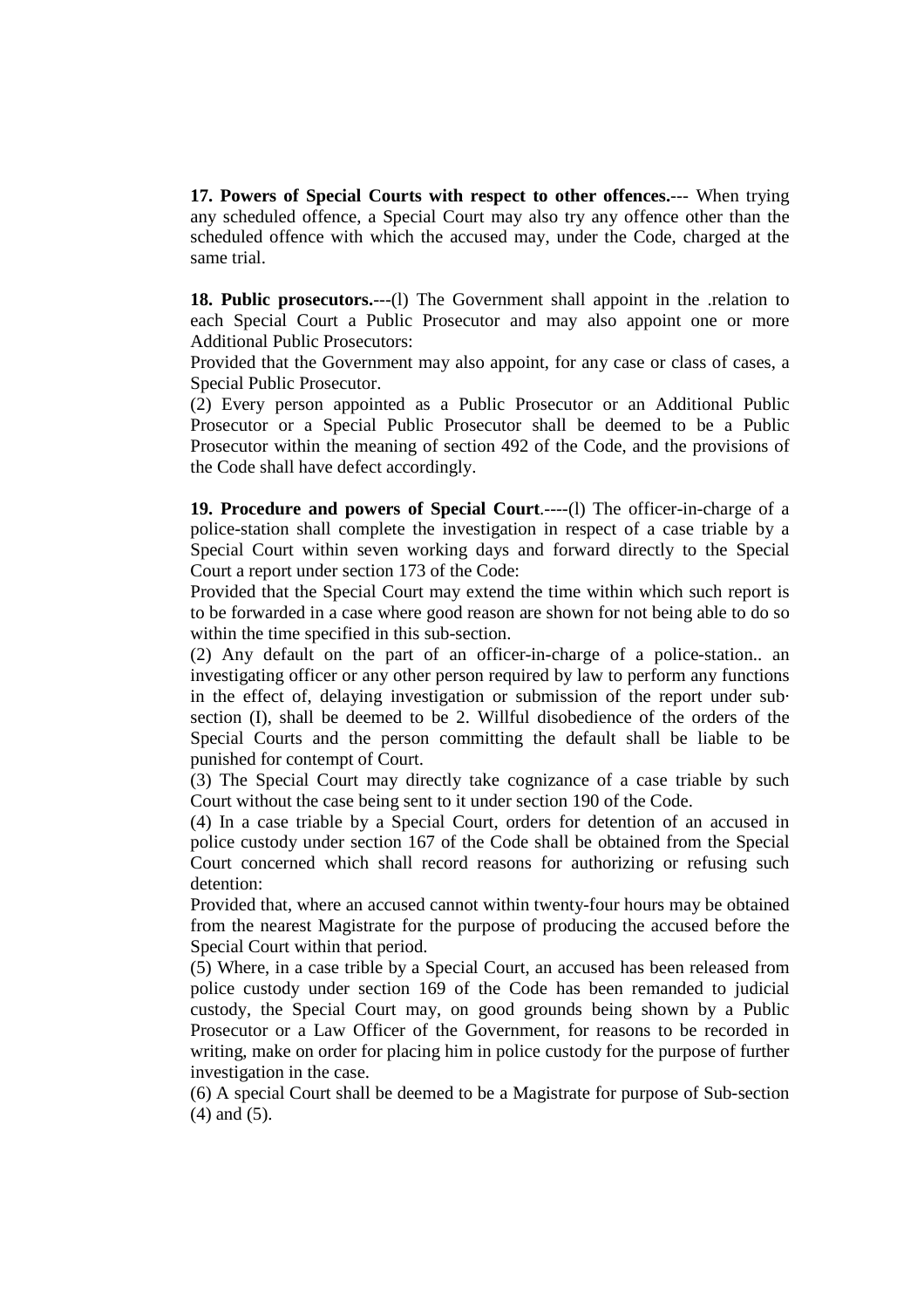(7) A The Special Court shall, on taking cognizance of a case, proceed with the trial from day to-day and shall decide the case within seven working days.

(8) A Special Court shall not adjourn any trial for any purpose unless such adjournment is, in its opinion, necessary in the interest of justice and no adjournment is, in its opinion, necessary in the interest of justice and no adjournment shall, in any case, be granted for more than two working days.

(9) . A Special Court shall not, merely by reason of a change in its composition or transfer of a case under sub-section (1) of section 10, be bound to recall and rehear any witness who has given evidence and may act on the evidence already recorded.

(10) Any accused person may be tried in his absence if the Special Court, after such inquiry as it deems fit, i3 satisfied that---

(a) such absence is deliberate and brought about with a view to impeding the course of justice; or

(b) the behavior of the accused in Court has been such as to impede the course of justice and the Special Court has not that account ordered his removal from the Court· Provided that, in case a case referred to on clause (a), the accused person shall not be tried unlessars proclamation has been published in respect of him in at least three national daily newspapers out of which one shall be in the Urdu language requiring him to appear at a specified place within seven days failing which action may also be taken against him under section 88 of the Code:

Provided further that the Special Court will proceed with the trial after taking the necessary steps to appoint an advocate to defend the accused person who is not before the Court.

Explanation.---A accused who is tried in his absence under sub-section (10) shall be deemed not to have admitted the commission of any offence for which he has been charged.

(11) The advocate appointed under the second proviso to sub-section (10) shall be a person selected by the Special Court for the purpose and he shall be engaged at the expense of the Government.

(12) If, within sixty days from the date of his conviction, any person tried under sub-section (10) appears voluntarily, or is apprehended and brought before the Special Court and proves to its satisfaction that he did not abscond or council himself or the purpose of avoiding the proceeding against him, the Special Court and proves to its satisfaction that he did not abscond or conceal himself for the purpose of avoiding the proceeding against him, the Special Court shall set aside his conviction and proceed to try him in accordance with law for the offence with which he is charged:

Provided that the Special Court may exercise its powers under this sub-section in a case in which a person as aforesaid appears before it after the expiration of the said period and satisfies it that he could not appear within the said period by reason of circumstances beyond his control.

(13) Where a scheduled offence is punishable with imprisonment for a term not exceeding three years, or with fine, or with both, a Special Court may notwithstanding anything contained in sub-section (1) of section 260 or section 262 of the Code shall, so far as may be, apply to such trial: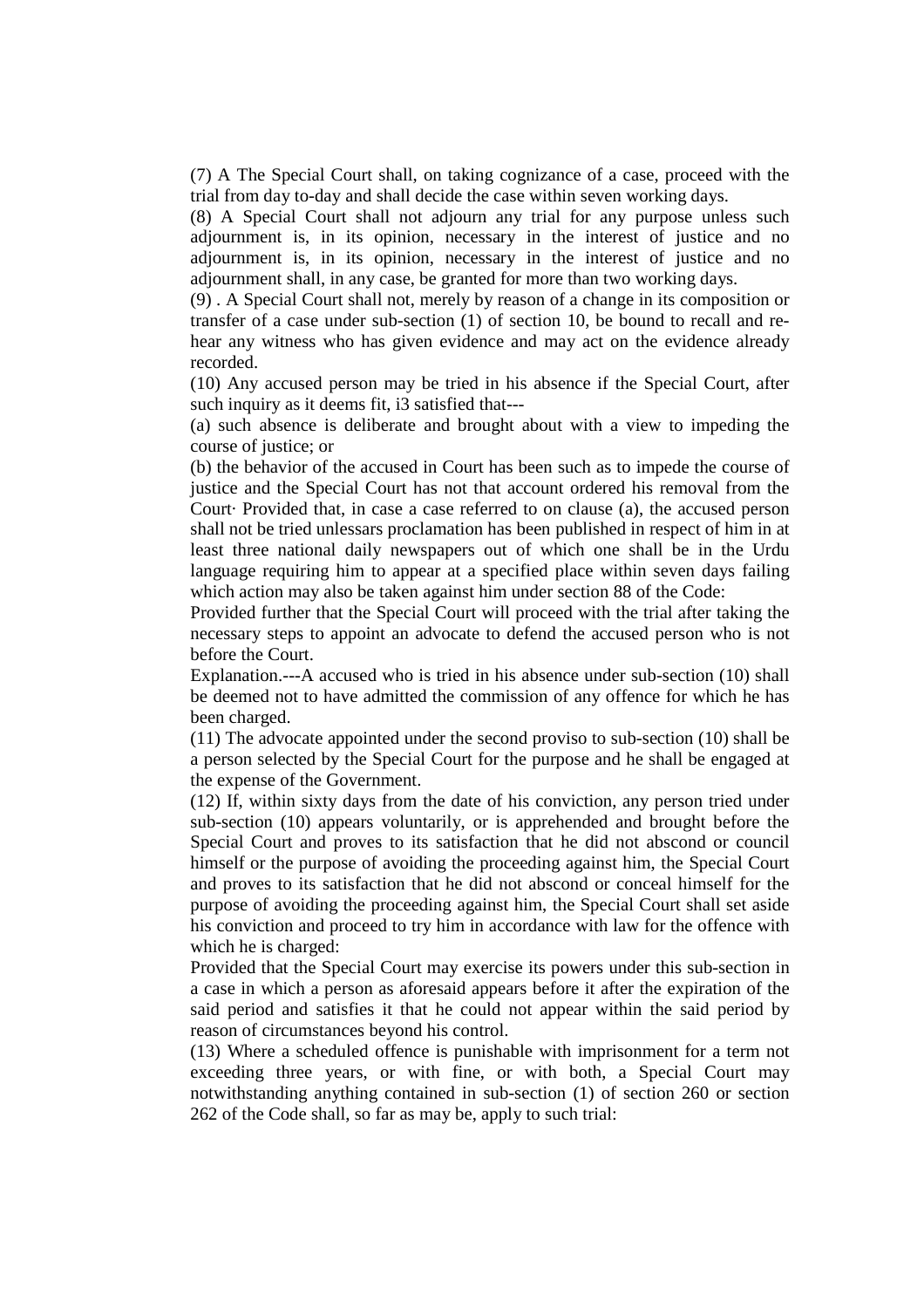Provided that, in the case of a Conviction in a summary trial under this section, it shall be lawful for a Special Court to pass a sentence of rigorous imprisonment for a term not exceeding two years:

Provided further that a Special Court shall not try in a summary way any case which was pending in any Court immediately before the commencement of this Act, and is transferred to the special under section (10).

(14) Subject to the other provisions of this Act, a Special Court shall, for the purpose of trial of any offence, have all the powers of a Court sessions and shall try such offence as if it were a Court of Sessions as far as may be in accordance with the procedure prescribed in the code for trial before a Court of sessions.

**20. Punishment.**---A person convicted for an offence by the Special Court shall be awarded the maximum punishment prescribed by a law for the offence unless for reasons to be recorded the Court decides to award a lesser punishment.

**21. Protection of witnesses**.---(1) A Special Court trying an offence under this Act may. on application by a witness in any proceedings before it or by the public prosecutor in relation to such witness or on its own motion; give such directions it deems fit for the protection of the witness.

(2) Any person who fails to comply with any direction issued under sub-section (I) of any person who threatens or otherwise causes harassment to any such witness shall be guilty of an offence punishable by way of summary procedure with imprisonment which may extend to two years. or with fine or with hold.

**22. Manner and place of execution of sentence**.---The Government may specify the manner. mode and place of execution of any sentence passed under this act. having regard to the deferent effect which such execution is likely to have.

**23. Power to transfer cases top regular Courts**.---Where. after taking cognizance of an offence. a Special Court is of opinion that the offence is not a scheduled offence. it shall. notwithstanding that it has no jurisdiction to try such offence. transfer the case for trial of such offence to any Court having jurisdiction under the Code. and the Court to which the case is transferred may proceed with the trial of the offence as if it had taken cognizance of the offence.

**24. Appellate Tribunals**.---There shall be one of more Appellate Tribunals for each Province consisting of one or two Judges of the High Court to be nominated by the Chief Justice of the said Court and notified by the Government.

Explanation. ----In this section "High Court" means the High Court of the Province for which Special Court has been constituted.

**25. Appeal.---(**1). An appeal against the final judgment of Special Court shall lie to an Appellate Tribunal.

(2) Copies of the judgment of a Special Court shall be supplied to prosecutor free of cost on the day the judgment is pronounced and the record of the trial shall be transmitted to the Appellate Tribunal within three days of the decision.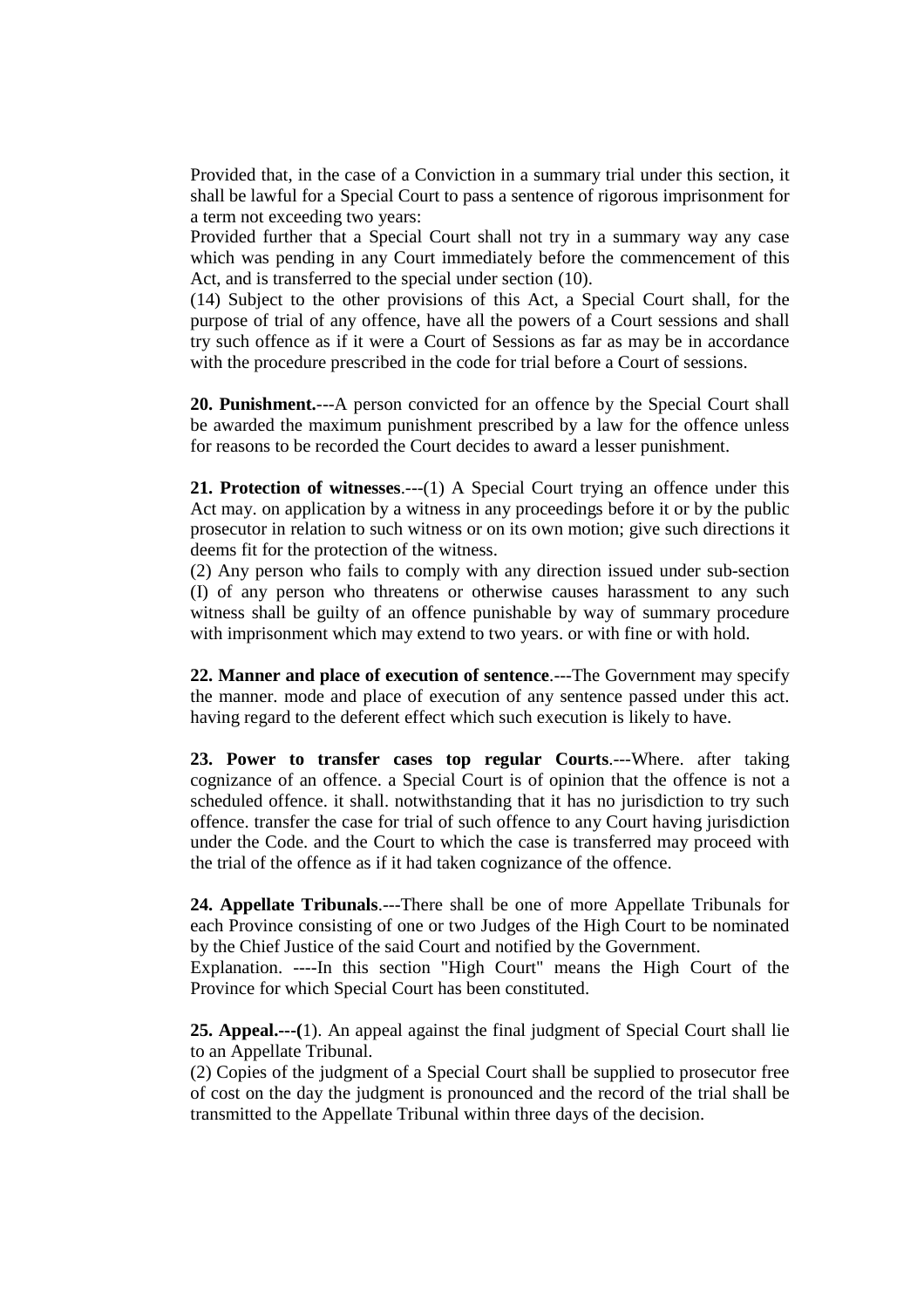(3) An appeal under sub-section (1) may be preferred by person sentenced by a Special Court to an Appellate Tribunal within seven days of the passing of the sentence.

(4) The Attorney-General may, on being directed by the 'Federal or a Provincial Government, file an appeal against an order of acquittal or a sentence passed by a Special Court within fifteen days of such order.

(5) An appeal under this section shall be heard and decided by an appellate Tribunal within seven working days.

(6) An Appellate Tribunal shall sit at such places, and have jurisdiction within such territorial limits, as may be fixed by the Government.

(7) Subject to sub-section (8); an Appellate Tribunal shall, in exercise of its appellate jurisdiction, subject to the provisions of this Act, have all the powers conferred on an Appellate Court under Chapter XXXI of the Code.

(8) Pending the appeal the Appellate Tribunal shall not release the accused on bail.

**26. Admissibility of confession made before Police.**---Notwithstanding anything contained in the Qanun-e-Shahadat, 1984 (P.O. 10 of 1984), a confession made by a person accused of an offence punishable under section 7 or section 8 of this Act or an offence covered by sub-paragraph (a) of paragraph 2, or paragraph 3 of the schedule to this Act, or robbery or dacioty with murder or rape before a policeofficer not below the rank of a Deputy Superintendent of Police may be proved against such person:

Provided that Special Court may, for admission of the confession in evidence, require the police-officer to produce a video-tape together with the devices used for recording, the confession.

**27. Punishment for defective investigation.**---If a Special Court of an Appellate Tribunal comes to the conclusion during the course of or at the conclusion of the trial that the investigating officer, or other concerned officers have failed to carry out the investigation properly or diligently or have failed to pursue the case properly and in breach of their duties, it shall be lawful for such Court or, as the case may be, Appellate Tribunal to punish the delinquent officers imprisonment which may extend to two years, or with fine, or with both by resort to summary proceedings.

**28. Transfer of cases.**---(1) Notwithstanding anything contained in this Act, an Appellate Tribunal may, if it considers it expedient so to do in the interest of justice, or where the convenience or safety of the witnesses or the safety of the accused so requires, transfer any case from one Special Court to another Special Court within or outside the area.

(2) A Special Court to which a case is transferred under sub-section (1) shall proceed with the case from the stage at which it was pending immediately before such transfer and it shall not be bound to recall and rehear any witness who has given evidence and may act on the evidence already recorded.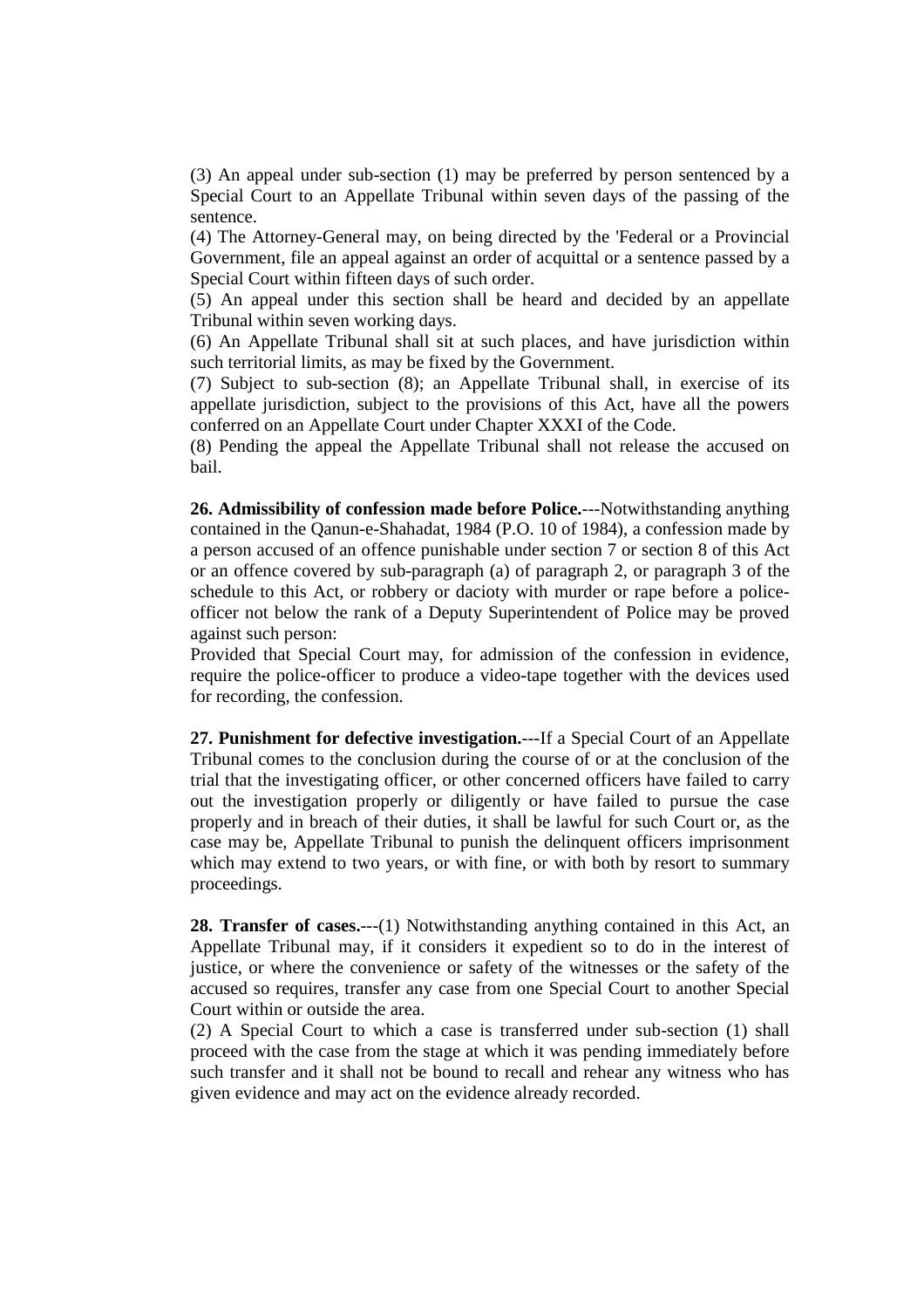**29. Trial before Special Court to have precedence.**---A trial under this Act an offence by a Special Court, and the appearance of an accused before, it shall have precedence over the trial of any other case against the accused in any other Court, except the High Court on its original side.

**30. Modified application of certain provision of the Code**.---(1) Notwithstanding anything contained in the Code or in any other law, every scheduled offence shall deemed to be a cognizable offence within the meaning of clause if of section 4 of the Code and the worlds "cognizable case" as denied in that clause shall be construed accordingly.

(2) Sections 374 to 379 of the Code shall apply in relation to a case involving a scheduled offence subject to the modification that the references to a "Court of Sessions" and "High Court", wherever occurring therein, shall be construed as reference to a "Special Court" and an Appellate Tribunal.

(3) Notwithstanding the provisions of sections 439,497,498, 198A and 56lA of the Code, no Court other than a Special Court shall have the power or jurisdiction to grant bail to, or otherwise release, an accused person in a case triable by a Special Court.

(4) A Special Court shall not release an accused person on bail of there are reasonable a grounds for believing that he has been guilty of the offence with which he has been charged, and nor shall an accused person be released unless the prosecution has been given notice to show cause why he should not be so released and the accused has furnished sound sureties.

**31. Finality of Judgment**.-- A judgment or order passed, or sentence awarded, by a Special Court, subject to the result of an appeal under this Act shall be' final and shall not be called in question in any Court.

**32. Overriding effect of Act.——(1)** The provisions of this Act shall have effect notwithstanding anything contained in the Code or any other law but, save as expressly provided in this Act, the provisions of the Code shall, in so far as they are not inconsistent with the provisions of this Act apply to the proceedings before a Special Court; and the purpose of the said provisions of the Code, a Special Court shall be deemed to be a Court of Sessions.

(2) In particular and without prejudice to the generality of the provisions contained in subsection (1) the provisions of section 350 of the Code shall, as far as may be, apply to the proceedings before a Special Court, and for this purpose any reference in those provisions to a Magistrate shall be construed as a reference to a Special Court.

**33. Delegation.---** The Government may, by notification, delegate, subject such conditions as may be specified therein, all or any of the powers exercisable by it under this Act.

**34. Power to amend the Schedule**.---The Government may, by notification,' amend the Schedule so as to add any entry thereto or modify or omit any entry therein.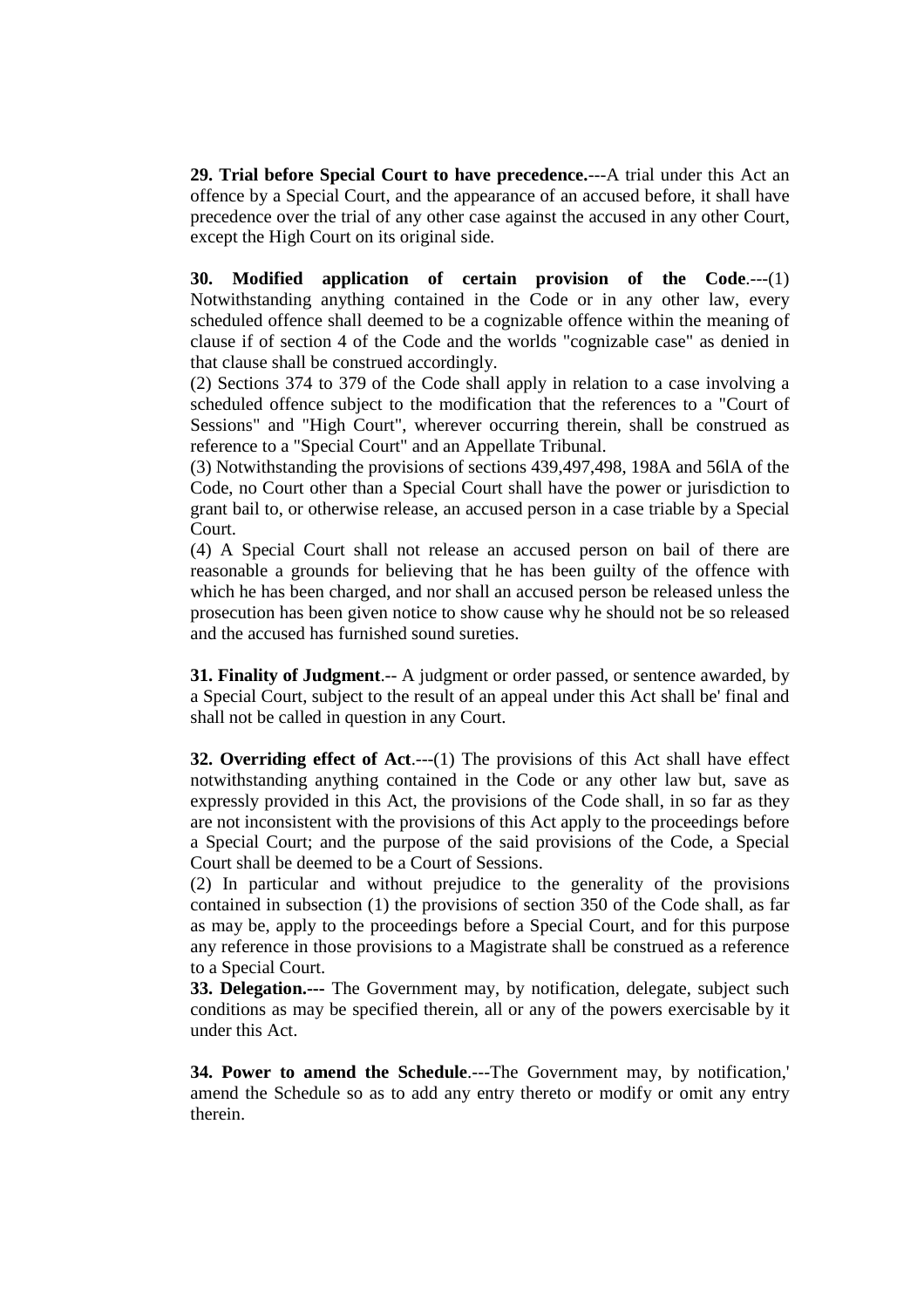**35. Power to make rules.---(**1) The Government may, by notification, make such rules, if any, as it may deem necessary for carrying out the purposes of this Act.

**36. Savings.**---(1) Nothing contained in this Act shall affect the jurisdiction by, or the procedure applicable to, any Court or other authority under any law relation to the Naval, Military or Air Forces or any other armed force of the Government.

(2) For the removal of any doubt, it is hereby declared that, for the purposes of any such law as is referred to in sub-section (1), a Special Court shall be deemed to be Court of ordinary criminal jurisdiction.

**37. Contempt of Court.**---(I) A Special Court and an Appellate Tribunal shall have the power to punish with rigorous imprisonment for a term which may extend to six months and with fine any person who--

(a) abuses, interferes or obstructs the determination of a matter pending or most likely to come up before the Court or Tribunal; or

(b) does anything which, by any other law, constituents contempt of Court or Tribunal.

Explanation.---In this section, "Court" means a Special Court and "Tribunal" means an Appellate Tribunal.

**38. Punishment for terrorist act committed before this Act.**---Where a person has committed an offence before the commencement of this Act which if committed after the date on which this Act comes into force' would constitute a terrorist act there under he shall be tried under this Act but shall be liable to punishment as authorized by law at the time the offence was committed.

**39. Indemnity.---**No suit, prosecution or other legal proceedings shall tie against any person in respect of anything which is in good faith done or intended to be done under this Act.

**40. Amendment of the Criminal Law Amendment Act, 1908 (XIV of 1908).**--- In the Criminal Law Amendment Act, 1908 (XIV of 1908), the following amendments shall be made, namely:

(I) In section 15, in clause (2) in sub-clause (a) for the Words "violence or intimidation" the worlds "terrorist, stirring up sectarianism violence or intimidation which endanger or theater public order" shall be substituted. (II) For section 16, the following shall be substituted, namely.---

*16. Declaration of an association to be unlawful.---(l)* If either the Federal Government or the Provincial Government is of the opinion that an association is an unlawful association it may call upon the association to show-cause within fourteen days why it should not be declared as unlawful association for the purpose of this Act.

(2) If after hearing the association, the Federal Government or the Provincial Government is of the opinion that the association is an unlawful association it may declare such association to be an unlawful association.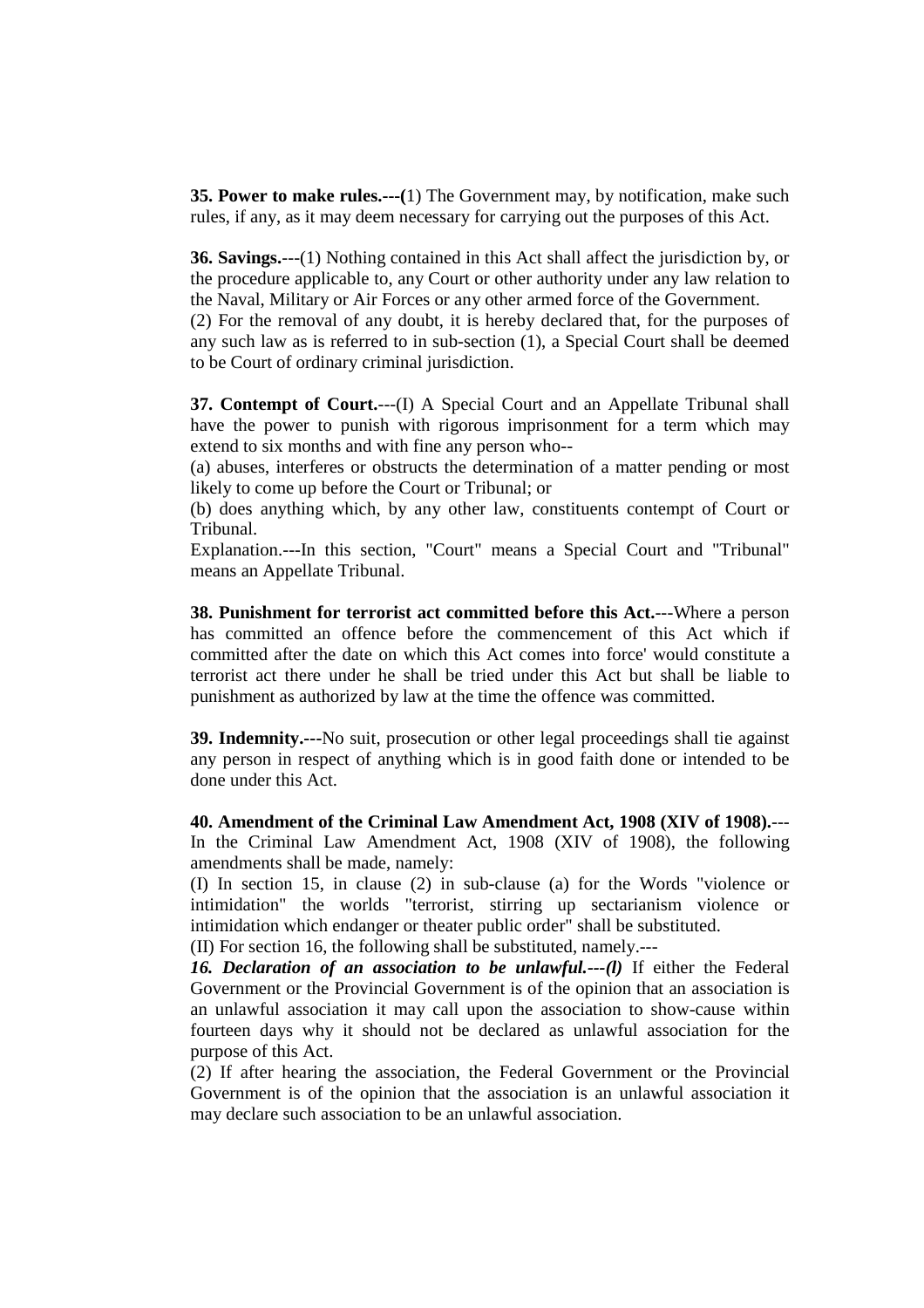(3) If the Federal Government or the Provincial Government is of the opinion that in the interest of the maintenance of public order or to prevent injury to the people it is just and necessary to take immediate action, it may, pending passing of order under sub-section (2), by an interim order, declare an association to be unlawful.

(4) An association aggrieved by an order under sub-section (2) may file an appeal before a Board appointed by the Chief Justice of the High Court of the Province consisting of a Chairman and two other persons each of whom is or has been a judge of the High Court.

(5) The Board shall decide the appeal within thirty days and may pass such order as it may deem fit.

(III) In section 17---

(i) in sub-section (I) for the words "six months" the word "five years" shall be substituted; and

(ii) in sub-section (2) for· the words "three years" the words "seven years" shall be substituted.

(IV) In sections 17 A, 17D and 17E for the words "Provincial Government" where occurring the words "Federal Government or the Provincial Government" shall be substituted.

## **SCHEDULE AMENDED BY NOTIFICATION NO. S.R.O. 1237 (1)/97, dated 13.12.1998**

Any offence punishable under any of the following sections of the Pakistan Penal Code (Act XLV of t860), namely:---

(a) Section 302---

(i) if committed with a cannon, grenade, bomb of rocket; or

(ii) if the victim is a member of police, armed forces or civil armed forces or is a public servant; or

(iii) if committed during or while committing the offence of robbery or dacoit and committed .after the commencement of this Act; or

4 [(b) Sections 109, 120A, 120B, 121, 121A, 122, 123] 295A, 365, 365A, 402A, 402B and 402C; and

 (c) Sections 392 to 395, 397 to 398, if in committing the offence, the offender or any of the offenders commits the offence of murder or Zina-bil-jabr punishable under section 6, 7, 8 or 10 of the Offence of Zina (Enfgg:ement of Hudood) Ordinance, 1979 (VII of 1979) and committed after the commencement of this Act.

"(2A) Any offence punishable under section 6, 7, 8 or 10 of the Offence of Zina (Enforcement of Hudood) Ordinance, 1979 (VII of 1979), if committed in committing ay of the offence punishable· under sections 392 to 398 of the Pakistan Penal 'Code (Act XLV of 1860) and committed after the commencement of this Act."

 3. An offence punishable under sub-section (4) of section 10 of the Offence of Zina (Enforcement of Hudood) Ordinance, 1979 (Ord. VII of 1979), if committed after the enforcement of this Act]